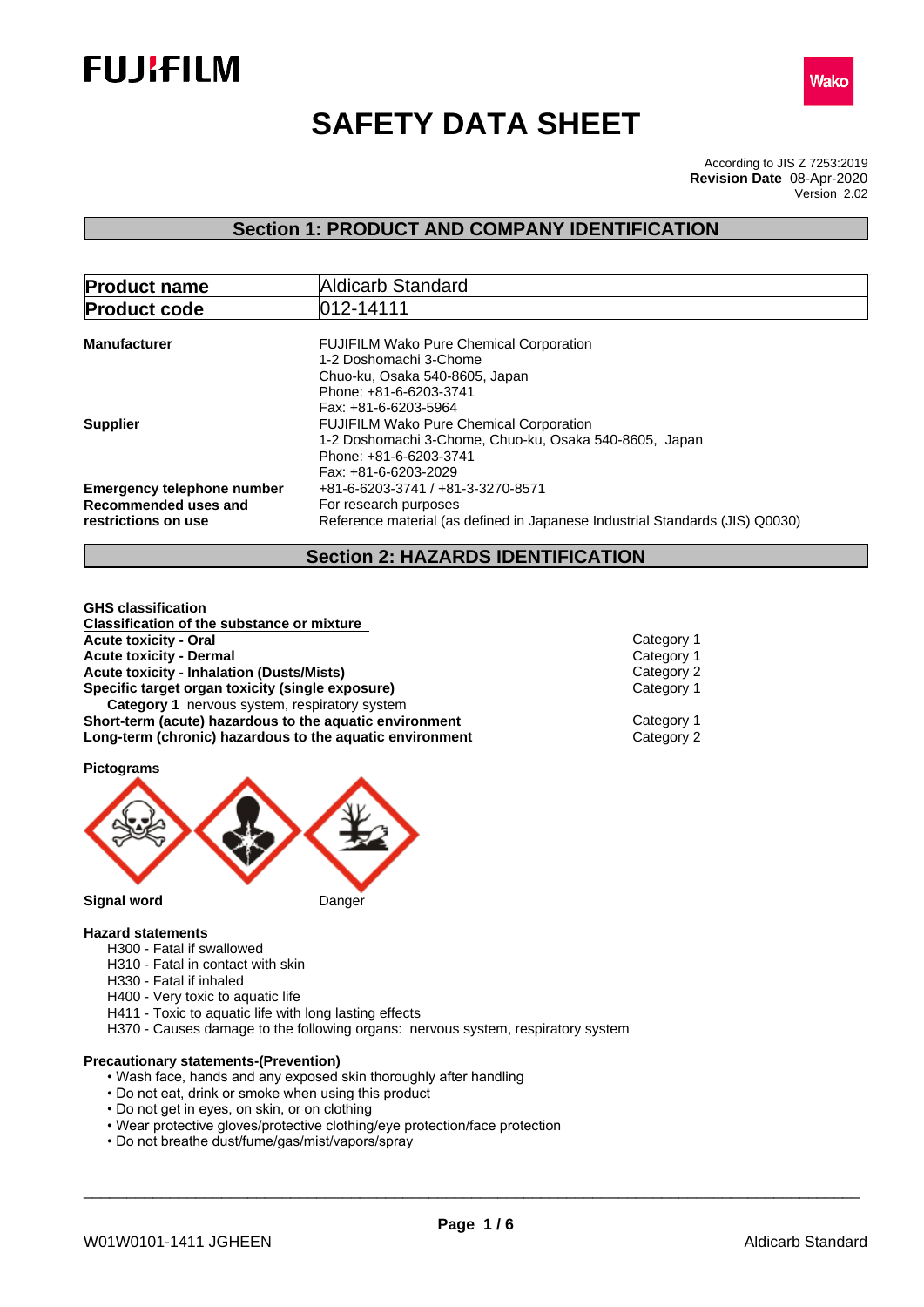#### • Avoid release to the environment

# **Precautionary statements-(Response)**

- IF exposed: Call a POISON CENTER or doctor/physician
- IF ON SKIN: Gently wash with plenty of soap and water
- Immediately call a POISON CENTER or doctor/physician
- Remove/Take off immediately all contaminated clothing
- Wash contaminated clothing before reuse.
- IF SWALLOWED: Immediately call a POISON CENTER or doctor/physician
- Rinse mouth.
- Collect spillage
- **Precautionary statements-(Storage)**

• Store locked up.

#### **Precautionary statements-(Disposal)**

• Dispose of contents/container to an approved waste disposal plant

### **Others**

**Other hazards** Not available

### **Section 3: COMPOSITION/INFORMATION ON INGREDIENTS**

**Single Substance or Mixture** Substance

#### **Formula** C7H14N2O2S

| <b>Chemical Name</b> | <br><b>Neight-%</b> | Molecular weight | <b>ENCS</b> | וניסו<br>NO.<br>וחסו | <b>RN</b><br>CAS             |
|----------------------|---------------------|------------------|-------------|----------------------|------------------------------|
| .<br>Aldicart        | 99.0                | 190.26           | N/t         | N/r                  | 06.<br>$\overline{ }$<br>۱б۰ |

**Impurities and/or Additives**: Not applicable

# **Section 4: FIRST AID MEASURES**

#### **Inhalation**

Remove to fresh air. If symptoms persist, call a physician.

**Skin contact** Wash off immediately with soap and plenty of water. If symptoms persist, calla physician.

#### **Eye contact**

IF IN EYES: Rinse cautiously with water for several minutes. Remove contact lenses, if present and easy to do. Continue rinsing. Immediate medical attention is required.

#### **Ingestion**

Rinse mouth. Never give anything by mouth to an unconscious person. Call a physician or poison control center immediately. Do not induce vomiting without medical advice.

#### **Protection of first-aiders**

Use personal protective equipment as required.

# **Section 5: FIRE FIGHTING MEASURES**

#### **Suitable extinguishing media**

Water spray (fog), Carbon dioxide (CO2), Foam, Extinguishing powder, Sand

**Unsuitable extinguishing media**

No information available

#### **Specific hazards arising from the chemical product**

Thermal decomposition can lead to release of irritating and toxic gases and vapors.

#### **Special extinguishing method**

#### No information available

#### **Special protective actions for**

#### **fire-fighters**

Use personal protective equipment as required.Firefighters should wear self-contained breathing apparatus and full firefighting turnout gear.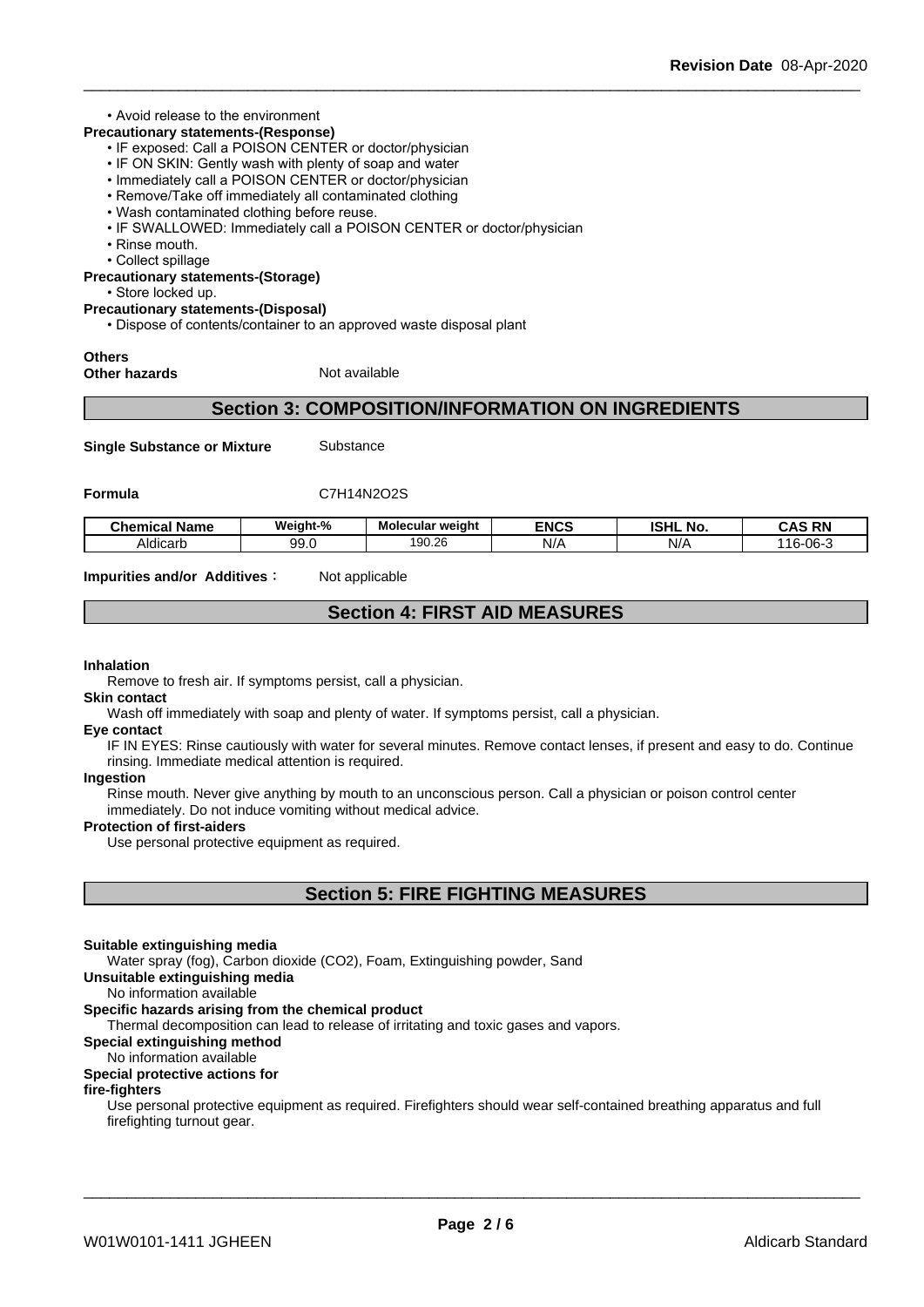# **Section 6: ACCIDENTAL RELEASE MEASURES**

#### **Personal precautions, protective equipment and emergency procedures**

For indoor, provide adequate ventilation process until the end of working. Deny unnecessary entry other than the people involved by, for example, using a rope. While working, wear appropriate protective equipments to avoid adhering it on skin, or inhaling the gas. Work from windward, and retract the people downwind.

#### **Environmental precautions**

To be careful not discharged to the environment without being properly handled waste water contaminated.

**Methods and materials for contaminent and methods and materials for cleaning up**

Sweep up and gather scattered particles, and collect it in an empty airtight container.

#### **Recoverly, neutralization**

No information available

#### **Secondary disaster prevention measures**

Clean contaminated objects and areas thoroughly observing environmental regulations.

# **Section 7: HANDLING AND STORAGE**

#### **Handling**

#### **Technical measures**

Avoid contact with strong oxidizing agents. Use with local exhaust ventilation.

#### **Precautions**

Do not rough handling containers, such as upsetting, falling, giving a shock, and dragging. Prevent leakage, overflow, and scattering. Not to generate steam and dust in vain. Seal the container after use. After handling, wash hands and face, and then gargle. In places other than those specified, should not be smoking or eating and drinking. Should not be brought contaminated protective equipment and gloves to rest stops. Deny unnecessary entry of non-emergency personnel to the handling area.

#### **Safety handling precautions**

Avoid contact with skin, eyes or clothing. Use personal protective equipment as required.

| <b>Storage</b>            |                                                                                    |
|---------------------------|------------------------------------------------------------------------------------|
| Safe storage conditions   |                                                                                    |
| <b>Storage conditions</b> | Keep container protect from light tightly closed. Store in a cool (2-10 °C) place. |
| Safe packaging material   | Glass                                                                              |
| Incompatible substances   | Strong oxidizing agents                                                            |
|                           |                                                                                    |

# **Section 8: EXPOSURE CONTROLS/PERSONAL PROTECTION**

#### **Engineering controls**

In case of indoor workplace, seal the source or use a local exhaust system. Provide the safety shower facility, and handand eye-wash facility. And display their position clearly.

#### **Exposure limits**

| <b>Chemical Name</b> | <b>JSOH (Japan)</b> | <b>ISHL (Japan)</b> | <b>ACGIH</b>                             |
|----------------------|---------------------|---------------------|------------------------------------------|
| Aldicarb             | N/A                 | N/A                 | TWA: $0.005 \text{ mg/m}^3$<br>inhalable |
| 116-06-3             |                     |                     | fraction and vapor                       |
|                      |                     |                     | Skin                                     |

#### **Personal protective equipment**

**Respiratory protection** Dust mask **Hand protection**<br> **Eye protection**<br> **Eye protection**<br> **Exercise protective eyeglas General hygiene considerations**

**Eye protection** protective eyeglasses or chemical safety goggles **Skinandbody protection** Long-sleeved work clothes

Handle in accordance with good industrial hygiene and safety practice.

## **Section 9: PHYSICAL AND CHEMICAL PROPERTIES**

**Form**

**Color** white the color of the color white the color of the color of the color of the color of the color of the color **Appearance crystalline powder - powder**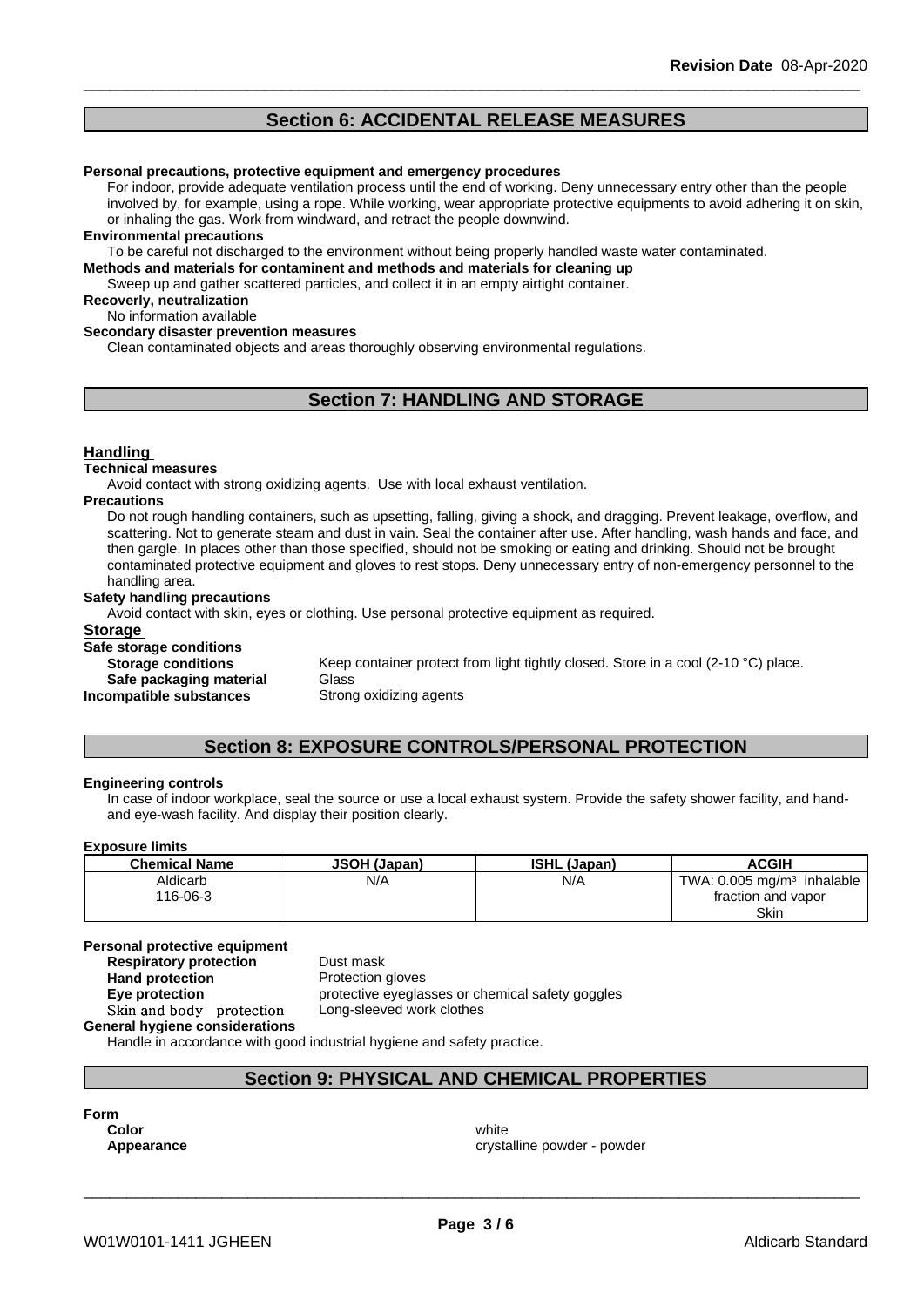| Odor                                                   | characteristic odor                                     |
|--------------------------------------------------------|---------------------------------------------------------|
| Melting point/freezing point                           | 99 - 103 °C                                             |
| Boiling point, initial boiling point and boiling range | No data available                                       |
| <b>Flammability</b>                                    | No data available                                       |
| <b>Evaporation rate:</b>                               | No data available                                       |
| Flammability (solid, gas):                             | No data available                                       |
| Upper/lower flammability or                            |                                                         |
| explosive limits                                       |                                                         |
| Upper:                                                 | No data available                                       |
| Lower:                                                 | No data available                                       |
| <b>Flash point</b>                                     | No data available                                       |
| Auto-ignition temperature:                             | No data available                                       |
| Decomposition temperature:                             | No data available                                       |
| рH                                                     | No data available                                       |
| Viscosity (coefficient of viscosity)                   | No data available                                       |
| <b>Dynamic viscosity</b>                               | No data available                                       |
| <b>Solubilities</b>                                    | Ethanol and acetone: soluble . water: slightly soluble. |
| n-Octanol/water partition coefficient: (log Pow)       | 1.36                                                    |
| Vapour pressure                                        | No data available                                       |
| <b>Specific Gravity / Relative density</b>             | No data available                                       |
| Vapour density                                         | No data available                                       |
| <b>Particle characteristics</b>                        | No data available                                       |

# **Section 10: STABILITY AND REACTIVITY**

#### **Stability**

**Reactivity** No data available<br> **Chemical stability** May be altered by May be altered by light. **Hazardous reactions** None under normal processing **Conditions to avoid** Extremes of temperature and direct sunlight **Incompatible materials** Strong oxidizing agents **Hazardous decomposition products** Carbon monooxide (CO), Carbon dioxide (CO2), Nitrogen oxides (NOx), Sulfur oxides (SOx)

# **Section 11: TOXICOLOGICAL INFORMATION**

#### **Acute toxicity**

| .                    |                                             |                       |                                  |
|----------------------|---------------------------------------------|-----------------------|----------------------------------|
| <b>Chemical Name</b> | Oral LD50                                   | Dermal LD50           | <b>Inhalation LC50</b>           |
| Aldicarb             | (Rat) 500 µg/kg (2500 µg/kg (<br>0.46 mg/kg | 1400 mg/kg<br>์ Rat ) | (Rat)5 h<br>$200 \text{ ma/m}^3$ |
|                      | Rat                                         | Rabbit                |                                  |

**Skin irritation/corrosion** No data available **Serious eye damage/ irritation example 10** No data available **Respiratory or skin sensitization**<br> **Reproductive cell mutagenicity**<br>
No data available **Reproductive cell mutagenicity Carcinogenicity**

| <b>Chemical Name</b>          | <b>NTP</b> | <b>IARC</b>       | <b>ACGIH</b> | <b>JSOH (Japan)</b> |
|-------------------------------|------------|-------------------|--------------|---------------------|
| Aldicarb                      |            | Group 2A          |              |                     |
| 116-06-3                      |            | Group 3           |              |                     |
| <b>Reproductive toxicity</b>  |            | No data available |              |                     |
| <b>STOT-single exposure</b>   |            | No data available |              |                     |
| <b>STOT-repeated exposure</b> |            | No data available |              |                     |
| <b>Aspiration hazard</b>      |            | No data available |              |                     |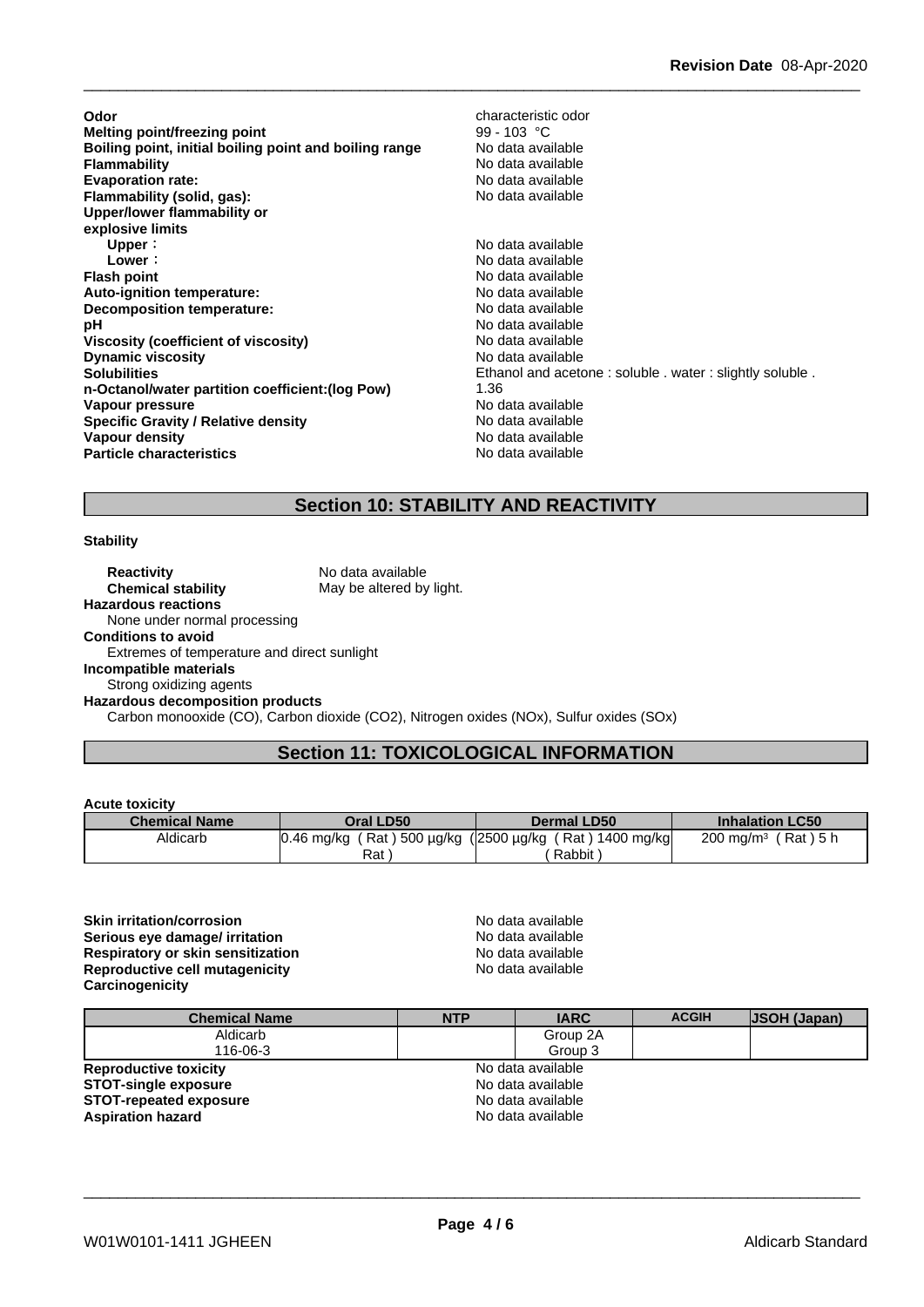# **Section 12: ECOLOGICAL INFORMATION**

#### **Ecotoxicity**

| <b>Chemical Name</b> | Algae/aguatic plants | Fish                           | <b>Crustacea</b> |
|----------------------|----------------------|--------------------------------|------------------|
| Aldicarb             | N/A                  | LC50: Lepomis macrochirus      | N/A              |
|                      |                      | 0.034 - 0.079 mg/L 96 h        |                  |
|                      |                      | LC50: Oncorhynchus mykiss      |                  |
|                      |                      | 0.394 - 0.796 mg/L 96 h        |                  |
|                      |                      | LC50: Pimephales promelas      |                  |
|                      |                      | 0.751 - 0.987 mg/L 96 h        |                  |
|                      |                      | LC50: Poecilia reticulata 0.13 |                  |
|                      |                      | $mq/L$ 96 h                    |                  |

**Other data** No data available

| Persistence and degradability    | No information available |  |
|----------------------------------|--------------------------|--|
| <b>Bioaccumulative potential</b> | No information available |  |
| Mobility in soil                 | No information available |  |
| Hazard to the ozone layer        | No information available |  |

## **Section 13: DISPOSAL CONSIDERATIONS**

#### **Waste from residues**

Disposal should be in accordance with applicable regional, national and local laws and regulations. **Contaminated container and contaminated packaging**

Disposal should be in accordance with applicable regional, national and local laws and regulations.

# **Section 14: TRANSPORT INFORMATION**

| <b>ADR/RID</b>                   |                                              |
|----------------------------------|----------------------------------------------|
| UN number                        | <b>UN2757</b>                                |
| Proper shipping name:            | Carbamate pesticide, solid, toxic (Aldicarb) |
| <b>UN classfication</b>          | 6.1                                          |
| <b>Subsidiary hazard class</b>   |                                              |
| <b>Packing group</b>             |                                              |
| <b>Marine pollutant</b>          | Yes                                          |
| <b>IMDG</b>                      |                                              |
| UN number                        | UN2757                                       |
| Proper shipping name:            | Carbamate pesticide, solid, toxic (Aldicarb) |
| <b>UN classfication</b>          | 6.1                                          |
| <b>Subsidiary hazard class</b>   |                                              |
| Packing group                    |                                              |
| <b>Marine pollutant (Sea)</b>    | Yes                                          |
| Transport in bulk according to   | No information available                     |
| Annex II of MARPOL 73/78 and     |                                              |
| the <b>IBC</b> Code              |                                              |
| IATA                             |                                              |
| UN number                        | <b>UN2757</b>                                |
| Proper shipping name:            | Carbamate pesticide, solid, toxic (Aldicarb) |
| <b>UN classfication</b>          | 6.1                                          |
| <b>Subsidiary hazard class</b>   |                                              |
| Packing group                    |                                              |
| <b>Environmentally Hazardous</b> | Yes                                          |
| <b>Substance</b>                 |                                              |